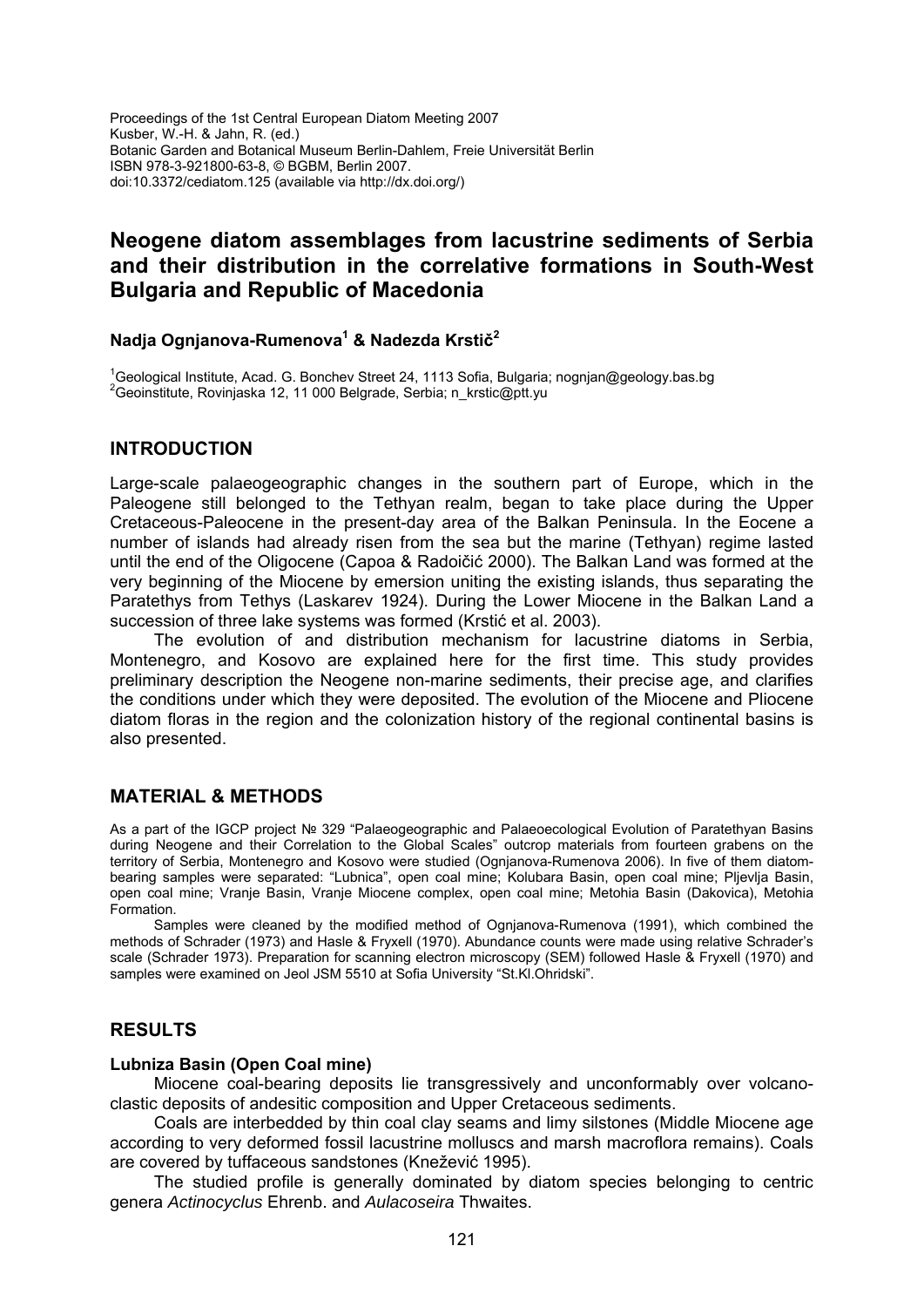#### **Kolubara Basin (Open Coal mine)**

Kolubara Coal Basin is one of the largest in Serbia, covering about 600 km<sup>2</sup>. It was a partially isolated gulf of the Paratethys sea with marine deposits of the Badenian, Sarmatian, Pannonian and Pontian age, and maybe the lowermost are the Lower Miocene lacustrine deposits. During the Pontian, the sea transgression towards the south formed two different sedimentary belts with coal deposits, separated by a regional dislocation of the W-E direction (Jovanović 1997). The basin is divided by the Kolubara river into east and west segments, both of which are productive with respect to coal, but only the eastern part supports diatomite production. Field B is located in this eastern part of the basin. Two coal seams are determined (Obradović et al. 1994):

• the main coal seam with average thickness of 22 m;

• upper coal seam, alternated by grey plastic clay associated with diatomite, grey sandy clays and sands.

Diatom bearing sediments have been analyzed by Obradović et al. (1994), but there is only scanty information about the diatom flora. The studied profile is dominated by different species of *Aulacoseira, A. granulata* (Ehrenb.) Simonsen, *A. ambigua* (O.Müll.) Simonsen, as well as one interesting coarse ornamented form *Aulacoseira* sp. Subdominants are species belonging to the genus *Actinocyclus* and various pennate diatoms.

### **Pljevlja Basin (Open Coal mine)**

Montenegro is situated in the south-east of the Dinaridic domain. Lacustrine deposits are limited in the northern part of the region - Pljevlja Basin.

The Neogene sediments of Pljevlja are covering about 14  $km<sup>2</sup>$ . The thickness is 350 m. The main coal seam appears in the form of single bed desintegrated into several beds towards the periphery and the underlying horizons. Its thickness varies from a few to 30 m in the central basin part. Bellow the coal there are green and pale yellow variegated clay (Žic et al. 1995).

The determined diatom flora is of poor taxonomical diversity. The community is composed of species belonging to the genus *Aulacoseira,* but there is a high degree of dissolution of diatom frustules due to increasing pH in the paleobasin (Marović et al. 1999).

#### **Vranje Basin (Open Coal mine)**

A succession of grey-greenish marl, brown clay, bentonitic clay and grey sand (220 m in thickness) is centrally located in the Vranje depression. Its uppermost part includes 4 m of the bipartite coal seams and the underlying diatomite. Diatomite sediments (thickness 1.0– 8.0 m) have been traced on the sides of the Bunuševac stream ravine, south of the coal outcrops (Krizak 2003).

The dominant complex of the investigated diatom flora consists of different *Aulacoseira* species. The most abundant *Aulacoseira* species was identified by Héribaud as *Melosira tenuissima* Grunow from Neogene sediments in Auxillac, France (Héribaud 1893). After revision of Héribaud's raw materials (Hustedt collection, Alfred Wegener Institute – Hust. 173-21), a lot of differences in the morphology and the ultrastructure of the frustules of *Aulacoseira italica* var. *tenuissima* (Grunow) Simonsen (Syn.: *Melosira tenuissima)* sensu Grunow and this *Aulacoseira* sp. are established. The main differences are in the form, number and position of rimoportule, as well as in the structure of the velum. This again underlines the need for proper deposition of type material according to the rules of Botanical Nomenclature and for cataloguing the collection housing such material.

#### **Metohia Basin (Metohia Formation)**

Neogene basins - Kosovo, Metohia and Drenica, formed a unified basin only for a short time in their history. Neogene deposits are divided into three series - Peć Series, Kosovo Series and Metohia Series and each of them has a different extent.

The Metohia Formation extends throughout the Metohia depression from north to south in a tickness of 300 m. Its lower part consists of sandy silt bearing benthic molluscs, overline by ca. 100 m of diatomitic silt topped with conglomeratic sand of a prograding delta facies.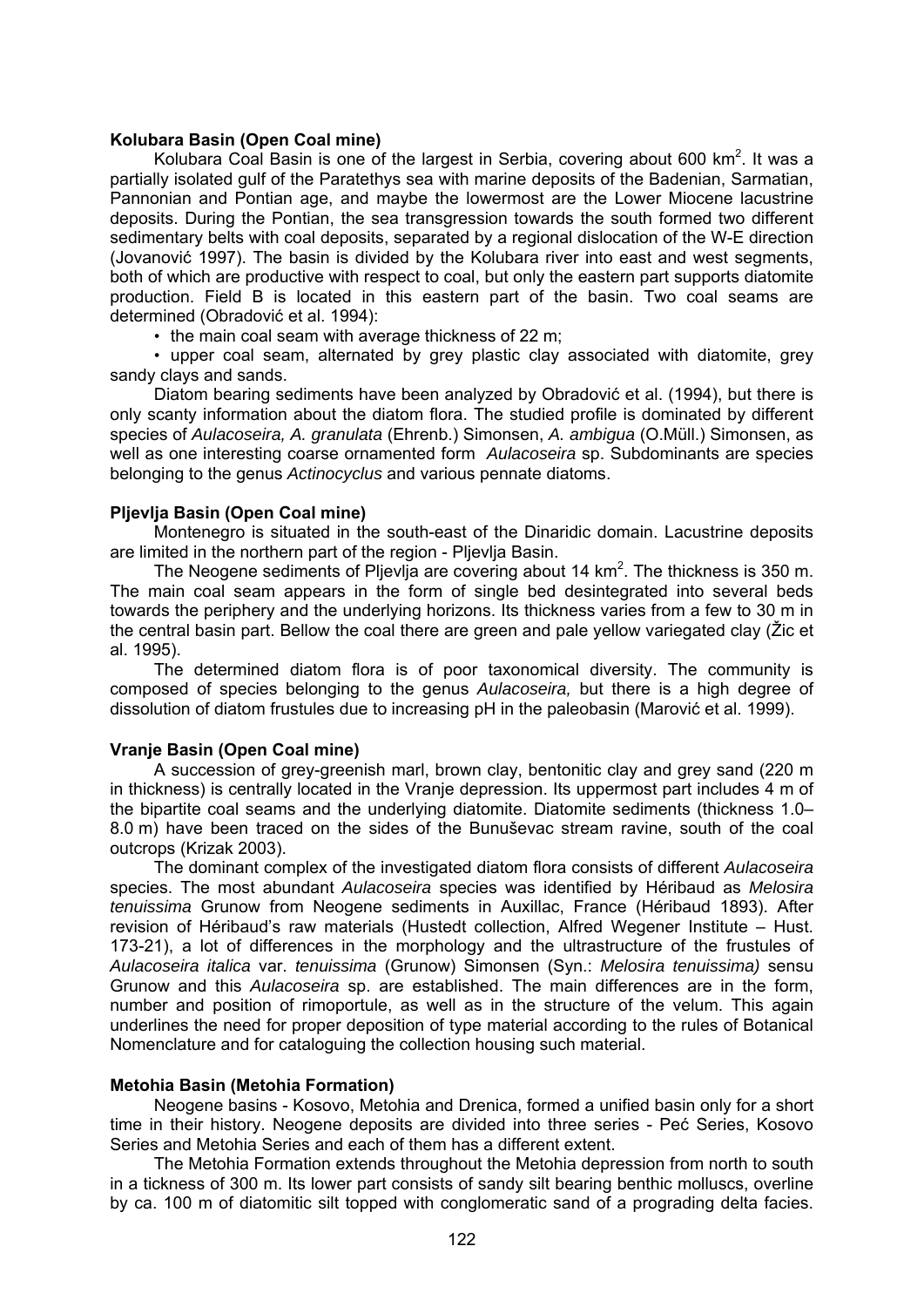The Metohia Formation was dated as Pliocene, more specifically equivalent of Dacian stage (Krstić 1995).

Two diatom assemblages can be distinguished in the development of the diatom flora in the investigated profile. The lowermost part of the sequence is again determined by the coarsely ornamented *Aulacoseira* species. The diatom flora of the second association is characterized by the dominance of one very variable form – a species belonging to the genus *Cyclotella* (Kütz.) Bréb., subdominants are species belonged to genera *Stephanodiscus* Ehrenb. and *Cyclostephanos* Round.

## **DISCUSSION**

Due to the evolutionary history of planktonic centric diatoms, the main stages in the biochronological scheme for the Balkan Peninsula have been established. They are more useful for high resolution biostratigraphic analysis than benthic diatoms, which have a more localized distribution controlled by depth, pH, salinity, substrate, etc. The development of the genera in the class Coscinodiscophyceae is dependent on the palaeoenvironmental changes in the lake evolution like oscillations in the depth of the basin, changes in the water pH, temperature, different trophic phases, etc..

The oldest lacustrine centric diatoms in Serbia are from an unnamed unit of open coal mine "Lubnica", Middle Miocene age. *Aulacoseira, Ellerbeckia* R.M.Crawford, *Melosira*  C.Agardh and *Actinocyclus* developed during that time. Similar but dissolved and poorly preserved taxa are present in the Simitli Basin (Simitli Fm) of Bulgaria (Ognjanova-Rumenova 2000). The Late Miocene stage is represented by coarsely ornamented *Aulacoseira* species in the Vranje and Kolubara Basins. Similar species from the genus *Aulacoseira* are the dominants in diatomaceous sediments of Gotse Delchev Basin (Baldevo Fm) and Elhovo Basin (Elhovo Fm), SW Bulgaria and Prespa Basin, Macedonia (Ognjanova-Rumenova 2001). The Pliocene stage coincides with the gradual extinction of fossil *Actinocyclus* species*,* the first occurrence of taxa from the genera *Pliocaenicus* Round & Håk. and *Cyclostephanos* Round, and domination of different species from the genera *Stephanodiscus*, *Cyclotella* and *Aulacoseira*. Very interesting and specific is the *Cyclotella* diatom flora from the Metohia Basin (Metohia Fm).

## **ACKNOWLEDGEMENTS**

I wish to express my gratitude to: Prof. G. Mihajlović, University of Belgrade, and D. Krizak, for collecting material during field excursions and for useful information on the geology of the sampling sites. The study is a contribution to the IGCP Project 329 "Palaeogeographic and Palaeoecological Evolution of Paratethyan Basins during Neogene and their Correlation to the Global Scales".

## **REFERENCES**

- Capoa, P. de & Radoičić, R. 2000: Geological implications of biostratigraphic results in the external and internal dominants of the Central-Southern Dinarides. – Italian Geological Society, 80 riun estiva, Abstracts: 196-198. - Trieste.
- Hasle, G. & Fryxell, G. 1970: Diatoms: Cleaning and mounting for light and electron microscopy. Transactions of the American Microscopical Society **89(4):** 469-474. [[CrossRef](http://dx.doi.org/10.2307/3224555)]
- Héribaud, J. 1893: Les Diatomees D'Auvergne, 232 pp. Paris.
- Jovanović, O. 1997: Sedimentology of the Kolubara coal basin. Pp. 63-69 in: Mihajlović, D. & Krstic, N. (ed.): Proceeding of the Field Meetings held in Yugoslavia in 1995 and 1996 years, Special Publication of Geoinstitute 21. – Beograd.
- Knežević, S. 1995: Stop 17 Lubnica (Open Coal Mine). Pp. 21-22 in: Mihajlović, D. (ed.): IGCP Project 329 "Paleogeographic and paleoecologic evolutions of Paratethys basins during Neogene and their correlation to the global scales" – Excursion Guide 'Neogene of Eastern Serbia', Field Meeting Salas 17-22 April 1995. – Beograd.
- Krizak, D. 2003: Diatomite of Bunusevac near Vranje. Pp. 72-74 in: Savić, L. & N. Krstic (ed.): Palaeolimnology of the Serbian Neogene, Workshop, 7-11 July 2003. – Beograd.